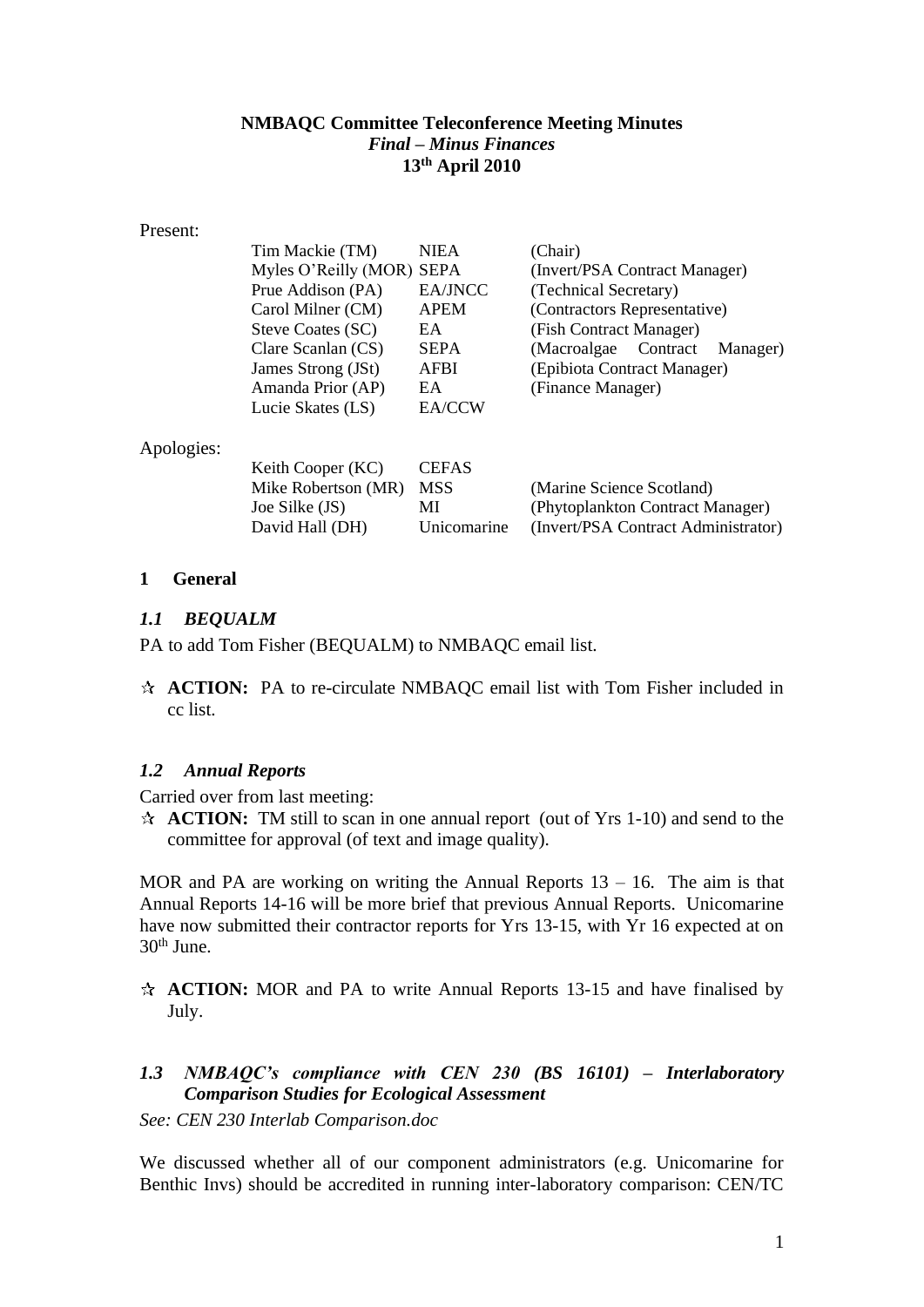230/WG 2/TG 6: N 59 (*Working document).* Title: Water Quality – Guidance standard on the design and analysis of interlaboratory comparison studies for ecological assessment.

We would not be getting our contract administrators to become UKAS accredited in this standard. The NMBAQC and its contractors should however state that we comply with the CEN 230 (BS 16101) standard (once it is published).

**ACTION:** PA to send committee CEN 230 (BS 16101) once it has been published (likely to be 6 months -1 year) and a proposal of the text that we will use in our communications about complying with the CEN standard (Info notes, contracts, website etc..).

#### *1.4 QA in marine monitoring*

PA is continuing work with HBDSEG on assessing the current level of QA in their biological elements, through sending out a QA spreadsheet. PA would also like the NMBAQC committee to fill this out.

**ACTION:** PA to send out spreadsheet to NMBAQC committee to fill out by May 28.

PA has written a document which outlines the some generic QA text which Agencies could use for contracted marine work (see: *NMBAQC Best Practice for QA in contracts\_Draft Feb2010*). ALL are asked to read this and provide comments to PA. **ACTION:** PA to send QA text in contracts to ALL for comments by 30 April.

### *1.5 NMBAQC Website*

PA suggested all meeting documents be held on the NMBAQC forum, where committee members will be given a login and password to access. Prior to the meeting all documents will still be emailed to the committee, so the forum will more be a historic record of all meeting documents.

- **ACTION:** PA to arrange passwords for committee to access the NMBAQC forum, and put meeting documents from 2008 onwards onto the forum.
- **ACTION:** PA to create a standard front page for all meeting documents to explain what the committee need to do with the documents (e.g. give comments, for information only etc..).
- **ACTION:** ALL committee to send PA European News items (anything considered of interest to our participants) for the website (European news now on the home page).

#### *1.6 CSEMP*

Tim forwarded Rob Fryer's paper on the re-design of the CSEMP monitoring program to the benthic invertebrate NMBAQC committee members on 8 April, 2010. Rob's re-design is based on analysis of contaminant from Scotland and not biological data. This paper has sparked a lot of discussion by the biologists on the future of the CSEMP monitoring programme.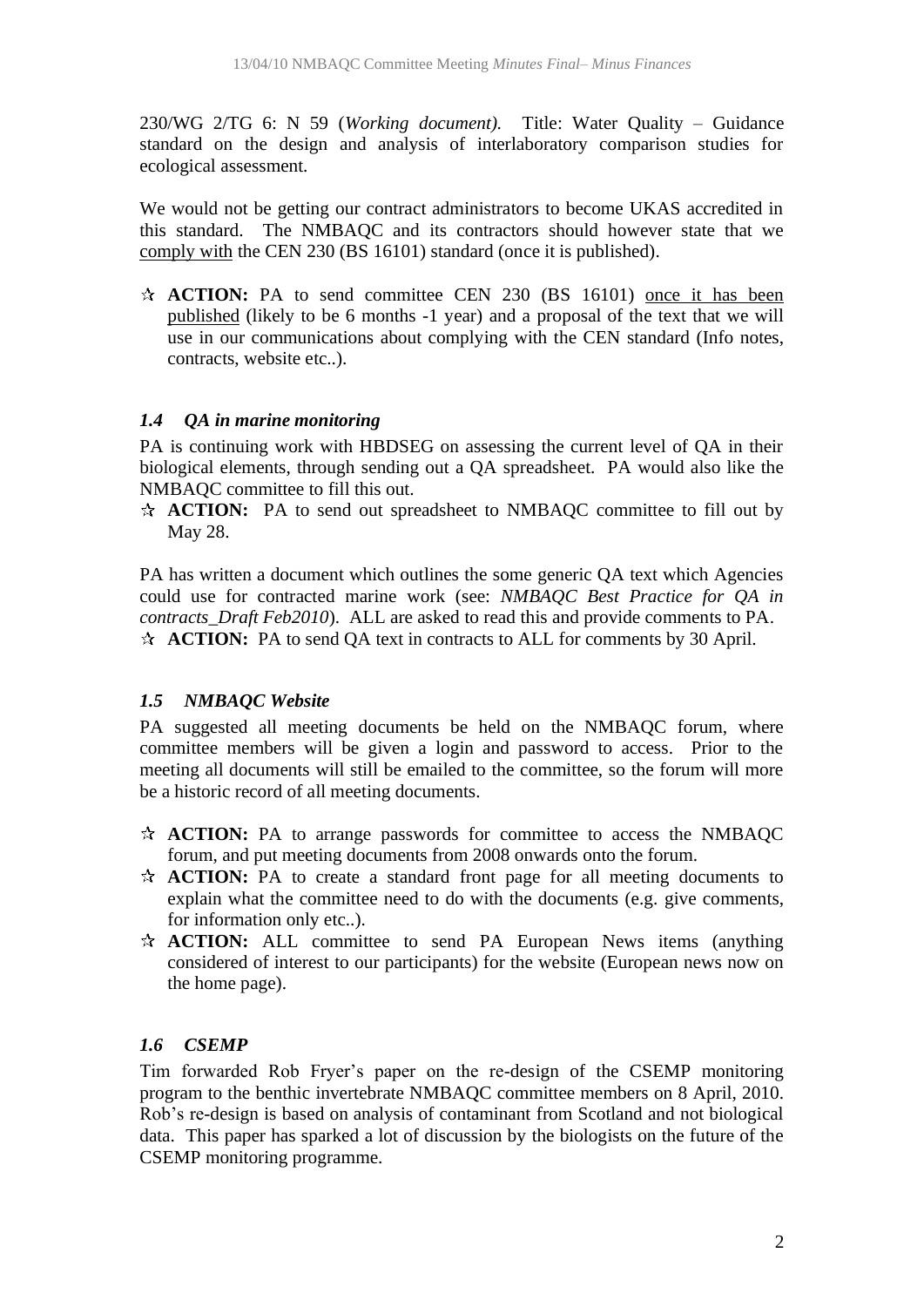LS concerned that the long-term CSEMP dataset will not continue beyond the redesign (de-clustering of samples). LS also suggested that maybe JNCC should consider taking ownership of the CSEMP monitoring programme through their new monitoring programme for the MSFD.

TM mentioned that Ali Miles had investigated the potential of the redirecting of funds from DEFRA to data analysis (with a view to suspending monitoring for a year), but she couldn't follow the money. ALL think that resource (other than that which is allocated to CMAs for CSEMP monitoring) should come from Defra to fund a few PhD students/consultants to conduct a UK level (big picture) analysis of all of biological and contaminant data and determine what temporal patterns have come out after 10 years. The CSEMP program could then be reviewed and the key aims of the CSEMP monitoring programme re-defined (including potential methodological changes such as dropping sites or replicates).

- **ACTION:** TM to communicate (to HBDSEG and CSEG) the NMBAQC's view of Defra funding a few PhD students/consultants to analyse all of the biological and contaminant data and determine what temporal patterns have come out after 10 years.
- A **ACTION:** TM also needs to push to get representation on the CSEG group

## *1.7 HBDSEG Update*

#### *See: NMBAQC Progress Report Apr 2010.doc*

TM is due to deliver the NMBAQC progress report (Yr 16 summary and forward look to Yr 17) to the HBDSEG group on 14 April.

### *1.8 WoRMS*

#### *See email: RE WoRMS UK species*

PA alerted the committee to work being done by PESI (Pan-European Species directories Infrastructure - [http://www.eu-nomen.eu/pesi/\)](http://www.eu-nomen.eu/pesi/). PESI aims to standardise and harmonise taxonomic information systems across Europe and across the marine and terrestrial environments. Obviously WoRMS is the standard being used for the marine community, but part of the work is to define national lists and to tag the taxonomic information with additional information (protected status, biological traits etc).

SC asked whether PESI were aware of the work done by WISER and particularly their Taxa Entry Tool [\(http://www.wiser.eu/results/\)](http://www.wiser.eu/results/), which may overlap with PESI's freshwater work.

**ACTION:** PA to alert PESI about the WISER work.

### **2 Macroalgae**

### *2.1 Rockyshore and Opportunistic Macroalgae Ring Tests*

The Rockyshore Macroalgae RT (RM-RT04) and Opp MA RT (% cover: OMC-RT01, and biomass: OMB-RT01) were advertised on the website and in an email sent out on 10/03/10. Close of applications was 30/04/10. Uptake was a follows: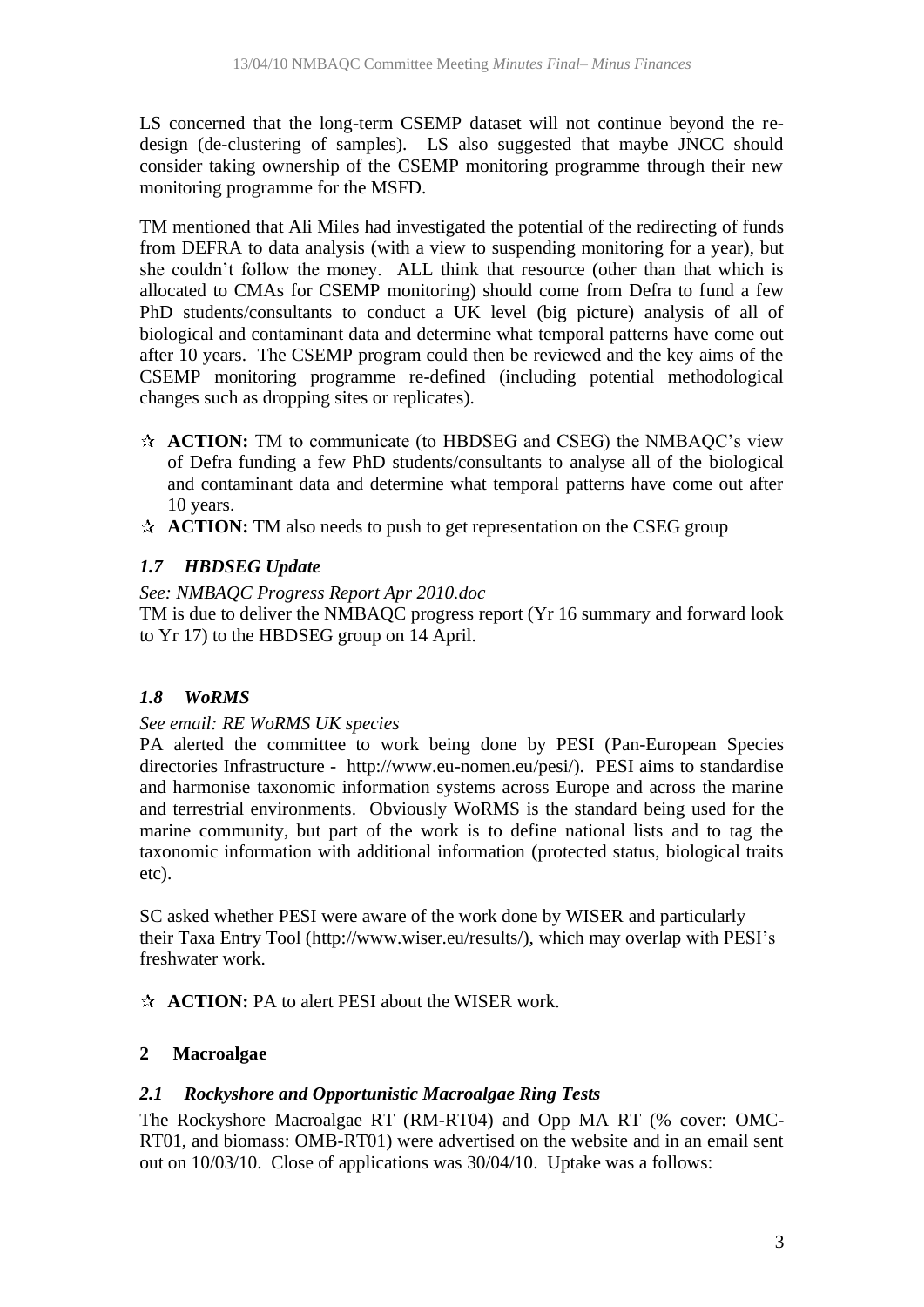RM-RT04: 6 participants (a minimum of 15 were expected – therefore EA will make a loss on this RT).

OMC-RT01: 10 participants (a minimum of 10 were expected).

OMB-RT01: 9 participants (a minimum of 10 were expected).

Samples for all RTs will be distributed on 26/04/2010.

CM's (APEM) application for the RM-RT04 was not taken into account. AP will rectify this!

Issues with OMB-RT01 (j-cloth) have been raised by an EA staff member - j-cloths are not a realistic representation of measuring the biomass of Opp MA. The OMB-RT01 will go ahead this year, but a questionnaire should go out with the test to gather participants feedback on the test and whether they can think of another test which would be more realistic. CS will have to assess participant feedback and if required, develop a new RT/workshop which could address testing biomass methodology.

**ACTION:** CS to make sure a questionnaire goes out with at the OMB-RT01 to assess what participants think of the j-cloth test. CS will have to assess participant feedback and if required, develop a new RT/workshop which could address testing biomass methodology.

### *2.2 Taxonomic Literature*

Carried over from last meeting: CS to investigate compiling a list of macroalgae taxonomic literature which can be listed on the NMBAQC website. This work could be contracted out. This idea came up in response to the Benthic Invertebrate Taxonomic Literature Database.

**ACTION:** CS to investigate compiling a list of macroalgae taxonomic literature which can be listed on the NMBAQC website.

### **3 Benthic Invertebrates**

### *3.1 Benthic Invertebrate, PSA and Fish Contractors Update*

*See: MtgRpt\_13\_04\_2010.pdf*

Yr 15 OS38-40 have been reported in an interim report on the website.

All Yr 16 modules are running to schedule with the following reported on the website: RT37, RT38, PS34, PS35, Fish RRT01, and MB17. Analysis is underway for LR14 and OS41-43.

Annual Reports: Yr 13 final draft given to MOR (12/01). Yr 14 slimmed down draft given to MOR (19/02) and revised draft re-submitted 15/03. Yr 15 slimmed down draft given to MOR (12/03). Yr 16 draft is due to MOR on 30/06.

Statements of Performance for Yr 14 and 15 have been given to MOR.

The current four year contract with Unicomarine has come to an end (March 2010).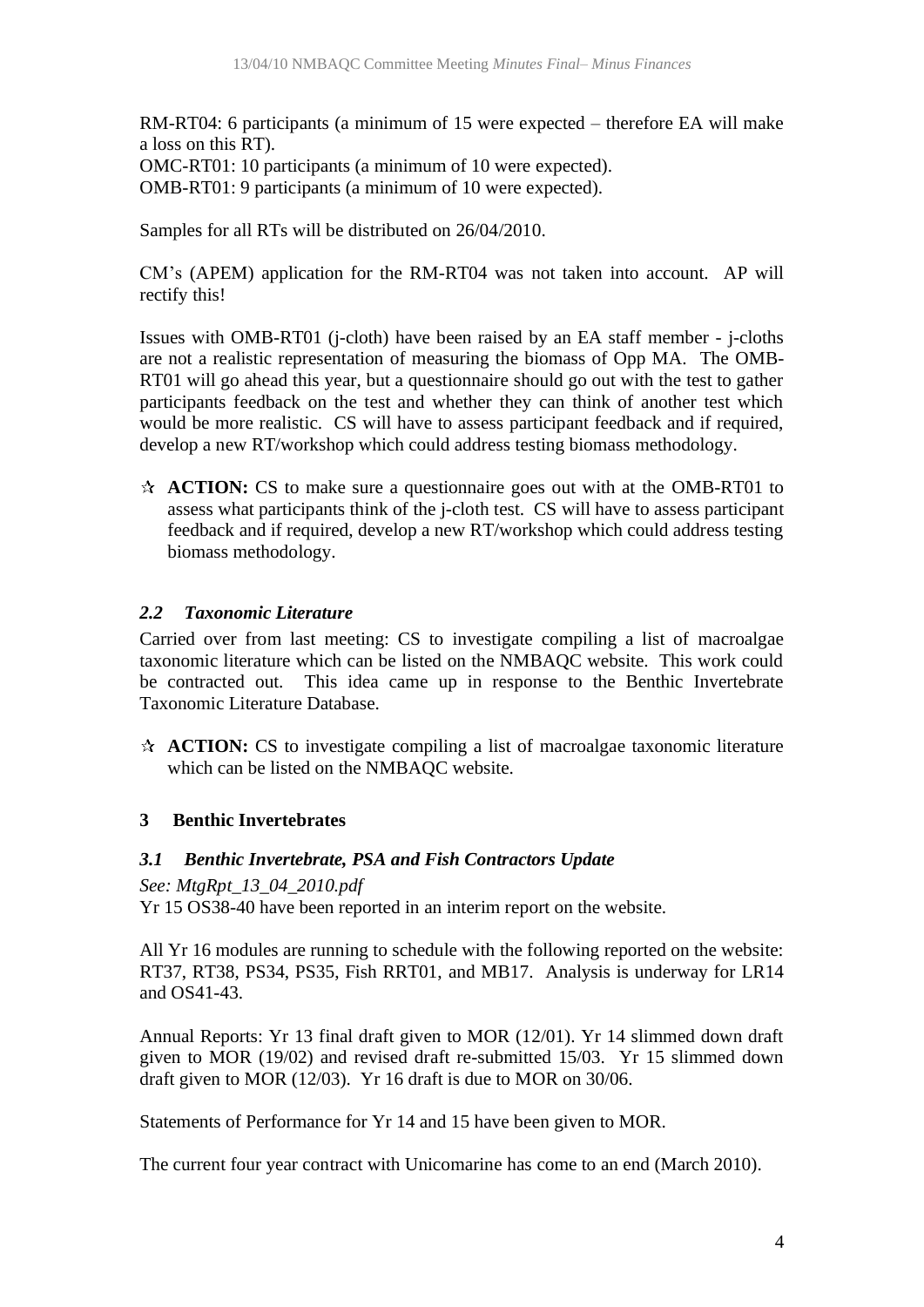# *3.2 PRP*

Myles is still working on Unicomarine's Processing Requirements Protocol. Myles aims to finish editing this by 30 April and will send it to LS for final formatting and read through.

**ACTION:** MOR to send completed PRP to LS for final formatting by 30 April.

## *3.3 Taxonomic Literature Database*

DH emailed the database to participants on 15/12/09. ALL were interested whether it is possible to get a quote from Unicomarine for ongoing updates.

**ACTION:** MOR to request a quote from DH for the ongoing update of the taxonomic literature database (once the new contract has commenced in May).

## *3.4 Sample flagging in MERMAN*

MOR sent 2000 data to MC to trial sample flagging (benthic data) in the MERMAN database. PS data is going to be more difficult as there are multiple flags for a sample.

**ACTION:** MOR to continue work with MC in the flagging of the 2000 data.

# **4 PSA**

## *4.1 NMBAQC Best Practice Guidance*

Claire Mason (Cefas) is behind on work on the PSA best practice guidance. A new timeline has been agreed by the PSA sub-group and a final version of the guidance is due on 24/09/2010.

There has still been disagreement about whether the PSA sample should be taken from the biology vs separate grab. The experiments done by NIEA and Cefas support the decision to collect PSA from a separate grab. We know that Cefas want to continue collecting their PSA samples from the biology grab and this is why they are reluctant to support collecting PSA from a separate grab (along with the lack of experimental evidence from all sediment types). ALL agreed that as this is best practice we can just say people 'should' collect PSA from a separate grab - we are merely recommending a best practice protocol.

**ACTION:** PA to communicate to Claire Mason the NMBAQC's stance on PSA sample collection from biology vs separate grab.

# **5 Epibiota**

## *5.1 Review of current video/stills analysis methods*

PA has collated the majority of questionnaires now and will begin to write a review of the current state of video/stills analysis techniques in the UK and will provide QA recommendations (due end of April).